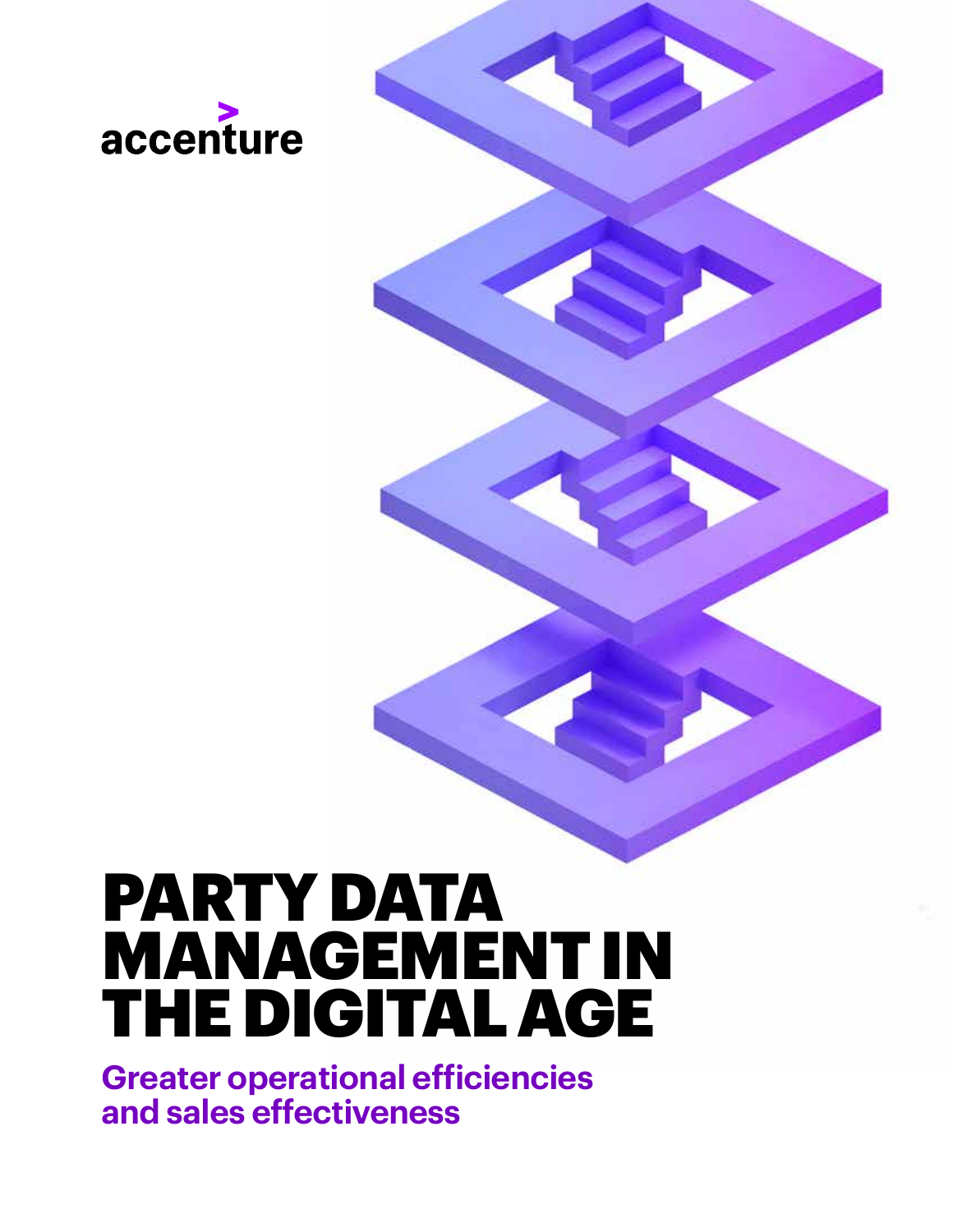# **Party data is the information available to a financial institution about the audience with which it interacts.**

Since the 2008 financial crisis, we have seen the capacity of a financial institution to comprehensively capture and store data of this kind evolve from an accessory, "back-office" function to a fundamental component of an institution's overall fitness.

This transformation is a product of two forces: one revenue-driven, the other regulatory. Over the last twenty years, financial institutions have begun to identify and embrace the revenue-generating opportunities associated with maintaining a branching, microscopic view of their customers. Simultaneously, financial crime and risk management authorities have greatly expanded the obligation on financial institutions to understand the risks implicit to their counterparty networks and

the vulnerability of those networks to global systemic shocks. In doing so, many of these institutions have also begun to grapple for the first time with the difficulties that collecting, consolidating and maintaining this information imposes at an enterprise level.

Establishing a robust party data management regime is challenging, at large and small institutions alike. Nevertheless, it is our view that the effective adoption of party data management preferred practices is not just an ideal but an increasingly necessary condition for enterprise-wide improvements in operational efficiency, risk management, sales effectiveness and competitive posture.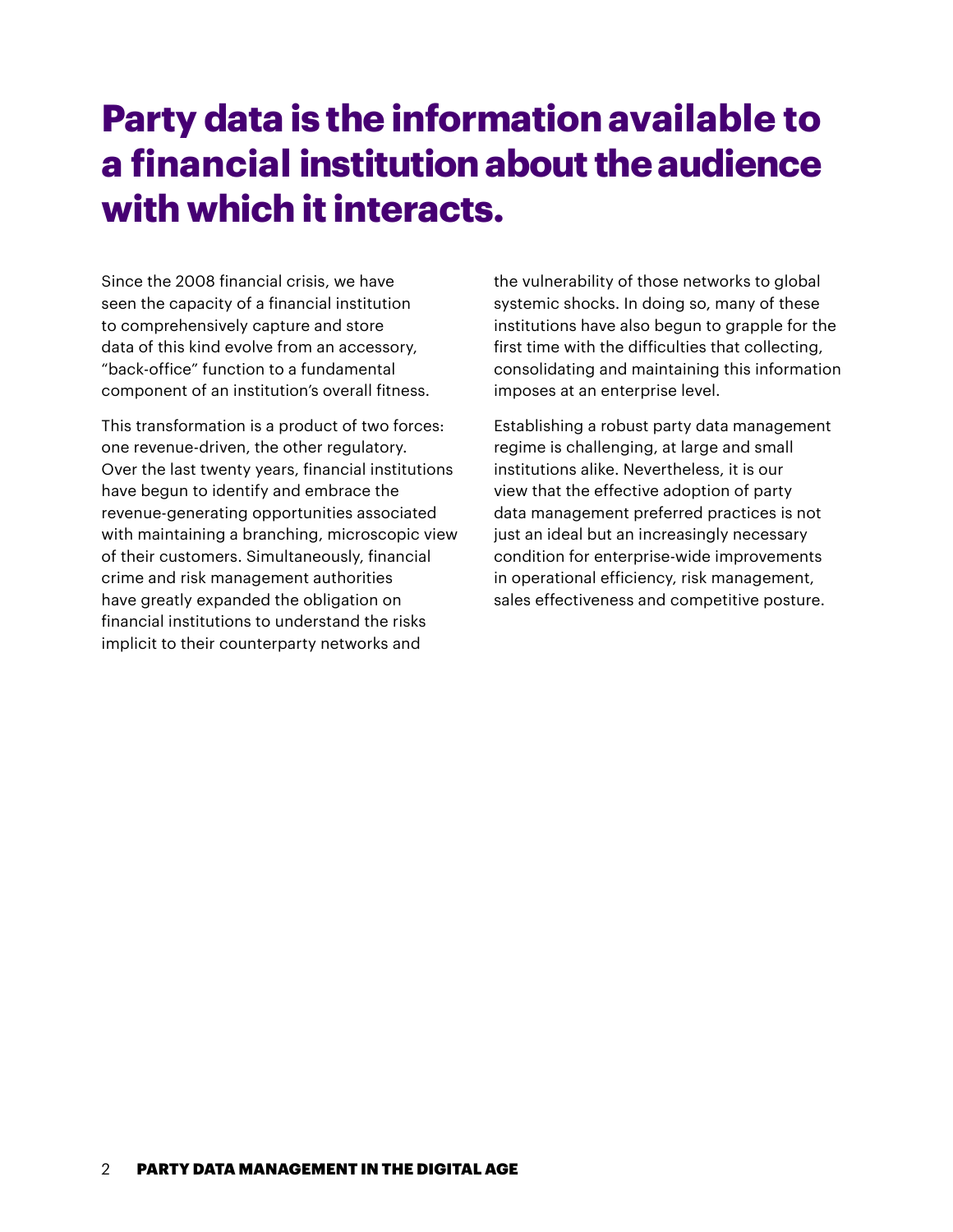#### **Figure 1. Different Types of Party Data**



Source: Accenture, January 2020

**Party data differs from the traditional definition of "customer data" to the degree that it attempts to capture a party's relationships.**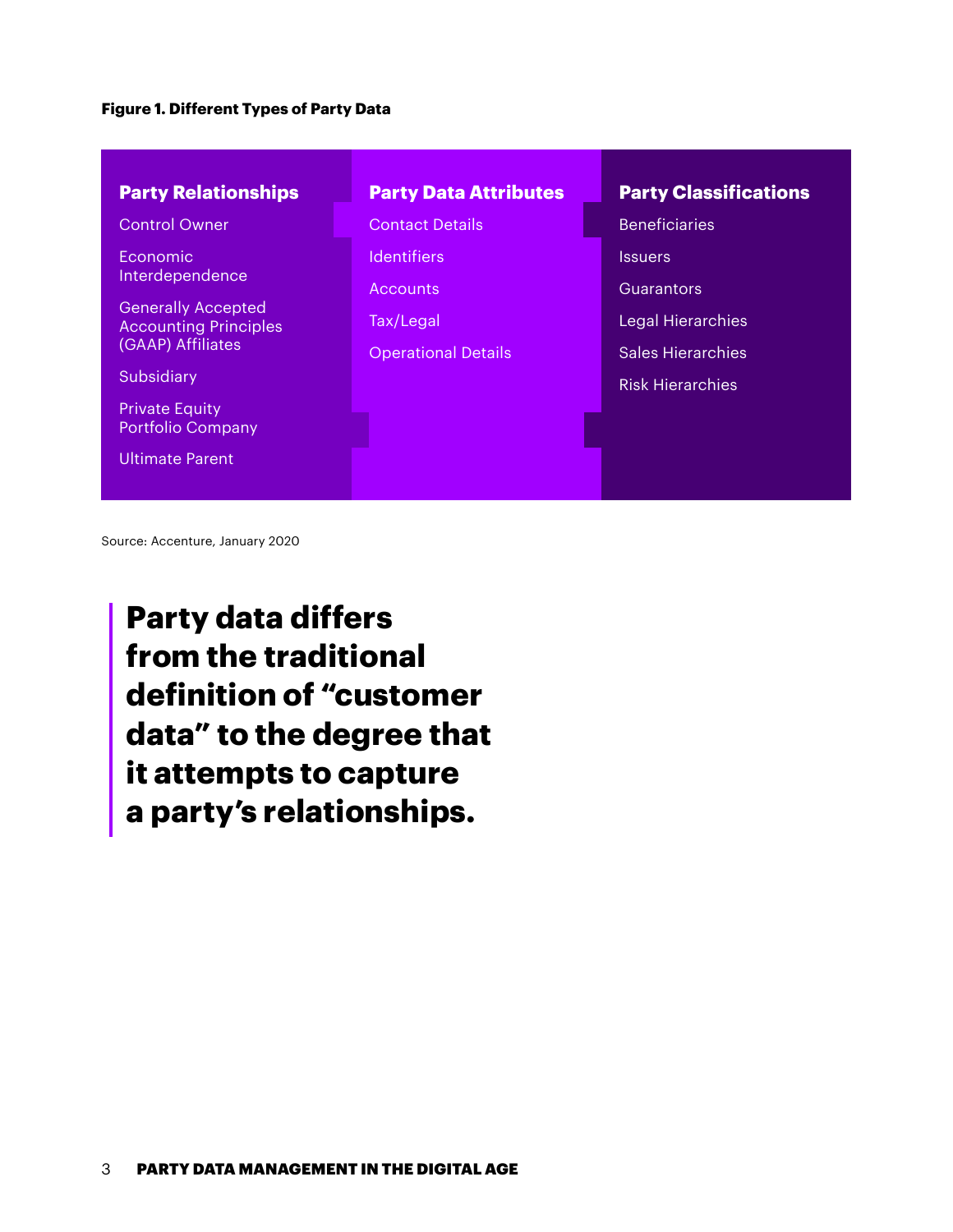# WHY IS PARTY DATA IMPORTANT?

**The increasing attention to managing party data has grown due to three critical factors:**

## **1. Customer Experience and Sales Effectiveness**

Establishing a detailed view of the customer across the enterprise is critical in providing effective party management and supporting cross-selling opportunities.

New customer relationship management (CRM) analytics capabilities, alongside existing profitability and/or pipeline calculations, depend on accurate party data to be effective. Without a detailed enterprise view of the customer, lines of business (LOBs) tend to create individual dashboards, resulting in a siloed, inefficient approach to managing the customer.

Front office customer activities should be simplified to allow for management at a parent level, with clearly defined responsibilities. Accurate hierarchy data is required if all customer subsidiaries and groups are to be managed collectively in an effective manner.

## **2. Operational Efficiencies**

Typically, party data is managed throughout the customer lifecycle by many operational and business groups. As a result, inconsistent data quality and governance practices remain in place, often leading to data inconsistencies across the organization.

Where centralized data operations do exist, they are frequently sources of bottleneck and organizational confusion. Teams often struggle to identify criteria for task prioritization and frequently find themselves devoting effort to trivial data corrections at the expense of more fundamental problems.

## **3. New Regulatory Requirements**

Regulation has always been a driving factor behind financial institutions' performing due diligence to prove they understand their customers.

New regulations such as the Qualified Financial Contracts (QFC) Recordkeeping Final Rule or the Single-Counterparty Credit Limits (SCCL) Form require enhanced party hierarchy information not readily available to financial institutions today. Examples of such requirements are "economically interdependent entities."<sup>1</sup> and customer "controlling owners."

Financial institutions are required to understand and report hierarchy information for the parties they do business with directly, but also those that transact via an intermediary. For example, beneficial owners transacting via an asset management company, principals transacting via agents. This requirement presents a data challenge when dealing with large and complex entities such as private equity companies.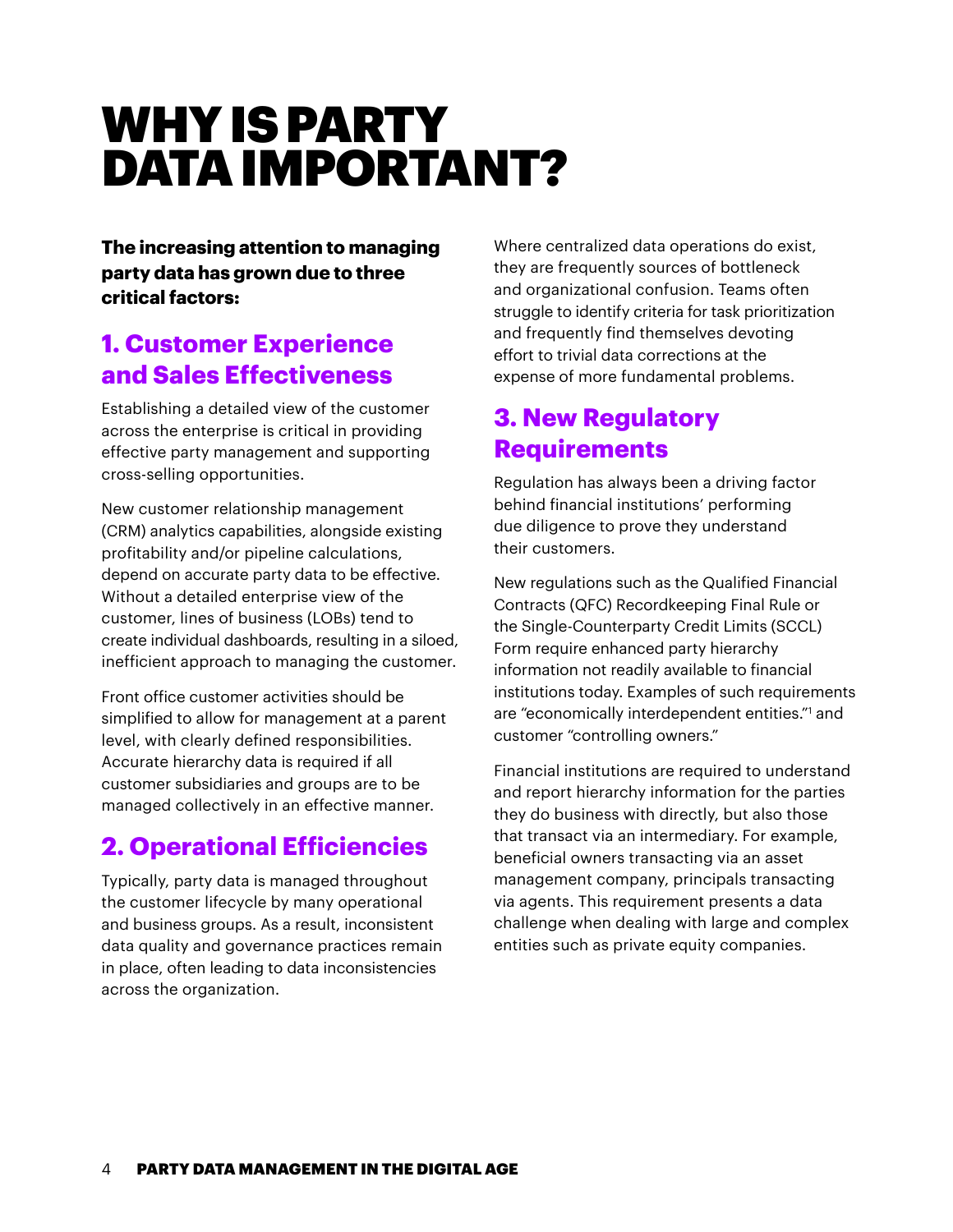## **What do we mean by party data?**

Simply put, party data is information about any entity that interacts with the bank.

Party data differs from the traditional definition of "customer data" to the degree that it attempts to capture a party's relationships. These relationships are inclusive of those that expose the customer in question and, by extension, the financial institution to meaningful risk, like its guarantors, issuers, prospects and owners (legal, control, and beneficial), among others (see Figure 1).

The term party data also encompasses the various kinds of relationships that these entities have with their own customers.

## **How is party data collected?**

Currently, there are a variety of ways to source party data from a population of customers. The simplest and most comprehensive of these methods is to collect this information during the onboarding process. Other options are to utilize a vendor for enrichment, enhance the know your customer/customer due diligence (KYC/CDD) process and direct outreach to improve existing party data records.

## **How is party data stored?**

Given the extent to which the impact of accurate party data—or lack thereof—is liable to be felt across an enterprise, it is critical that data of this kind be mastered and made available in a centralized repository.

Typically, party data is collected at the customer-facing "ends" of an institution and is subsequently fed in real-time or at regular intervals to a centralized repository. At this stage, the data undergoes a "mastering" process, whereby a central logic attempts to match and merge redundant records and flag incomplete records for enrichment.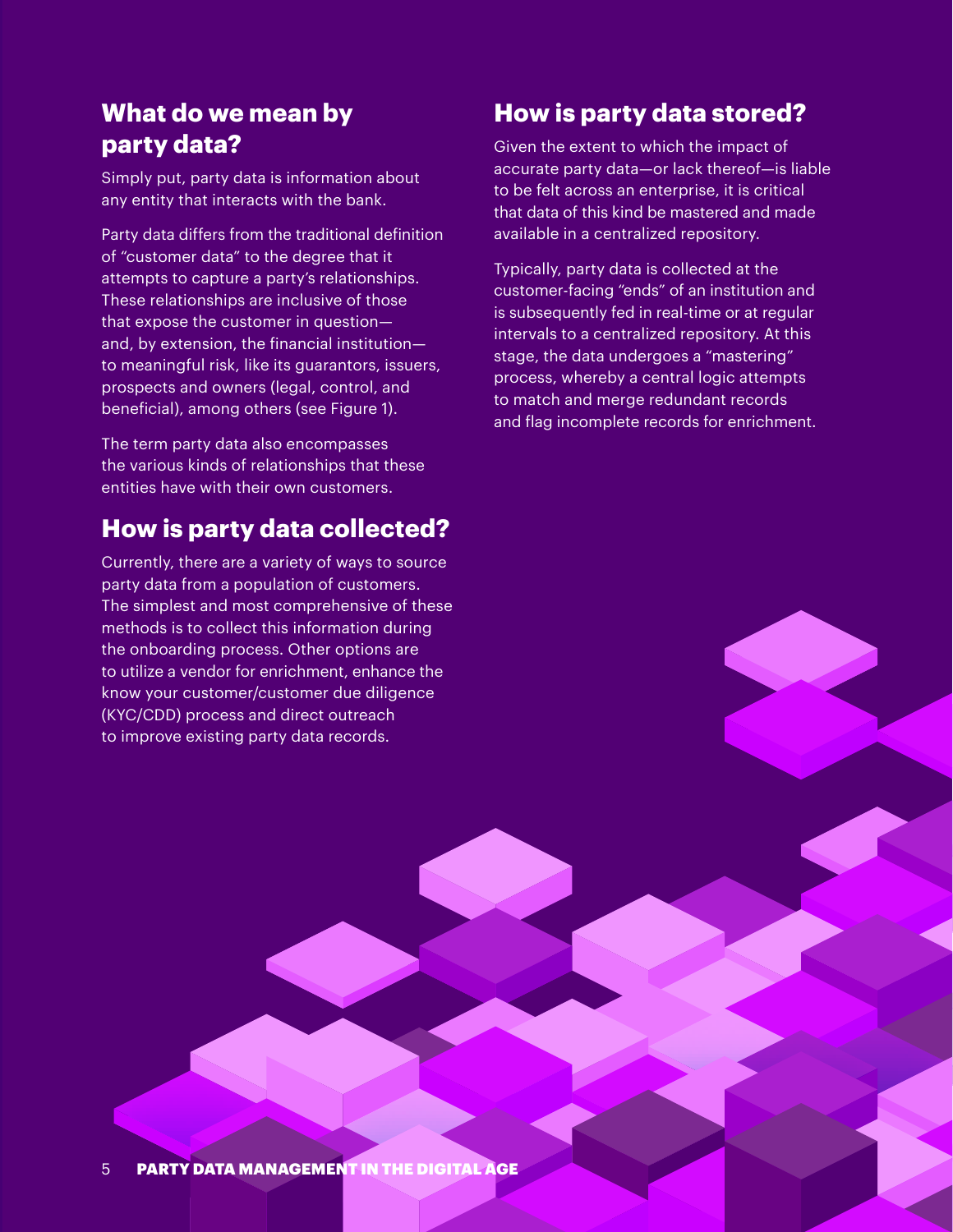# PARTY DATA MANAGEMENT CATALYSTS AND CHALLENGES

**Threats faced by status quo party data regimes generally come in two varieties: regulatory catalysts and internal challenges.** 

## **Regulatory Catalysts**

Overwhelmingly, the degree and direction of external pressure on party data standards is a function of regulation. Since the financial crisis, global regulation of counterparty relationships has seen a step-function shift in its degree of sophistication: regulators now expect much more of covered financial institutions and their data management systems. Several recent additions to this body of regulation, Single Counterparty Credit Limits (SCCL), QFC Recordkeeping, FRTB, and FDIC 370, are characteristic of the kinds of adjustments to regulatory thinking that hinder attempts by financial institutions to devise durable party data protocols.

## **Single Counterparty Credit Limits (SCCL)**

SCCL refers to a raft of Federal Reserve rulemaking, effective October 5, 2018, which obligated sufficiently large bank holding companies to impose limits on the amount of credit exposure they would tolerate for any single counterparty ("Single-Counterparty Credit Limits for Bank Holding Companies and Foreign Banking Organizations").<sup>2</sup>

From a party data perspective, SCCL regulation precipitated an urgent need for financial institutions to track and catalog the economic interdependencies (i.e. ownership, supplier, customer, relationships, etc.) among its customers.

In our view, the implementation of SCCL had the immediate effect of vastly expanding the number of counterparties a bank has to collect party data from and report on, and the variety of different relationships a bank's customer data systems have to be able to articulate to internal risk and compliance decision-makers.

## **QFC Recordkeeping**

QFC Recordkeeping, a Fed Final Rule, obligates sufficiently large financial institutions to fulfill a number of party data requirements for their counterparties to resolve their QFC (qualified financial contract) positions in the event of a bankruptcy or disorderly resolution ("Qualified Financial Contracts Recordkeeping Related to Orderly Liquidation Authority").<sup>3</sup>

Like SCCL, the observed effect of QFC Recordkeeping was to multiply the number of counterparties for which a financial institution has to gather party data—in this case, all counterparties with which the financial institution holds QFCs, a category covering in our view some of the most conventional securities or derivatives agreements.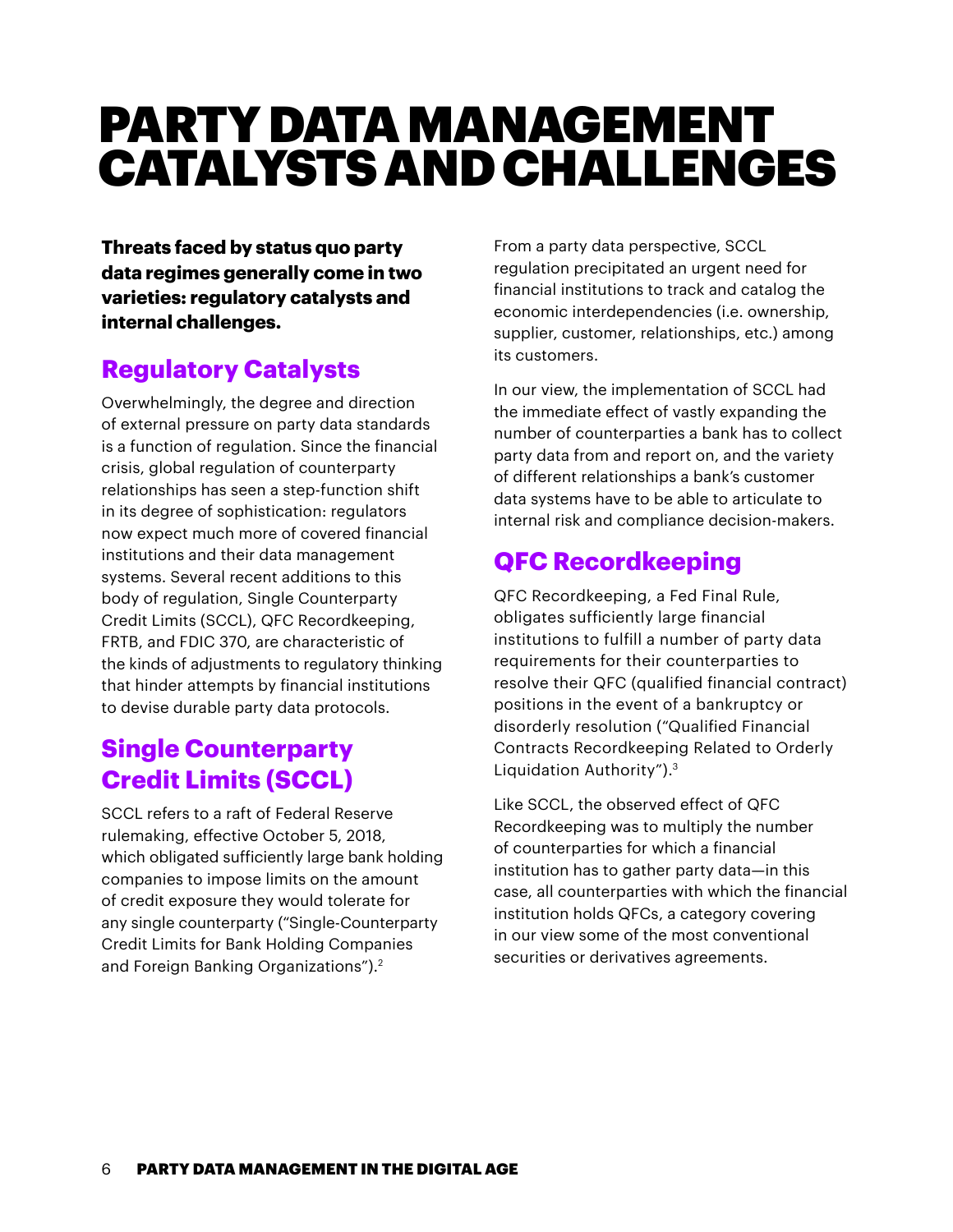## **Fundamental Review of the Trading Book (FRTB)**

FRTB is a set of capital rules developed by the Basel Committee of Banking Supervision in 2016, amended in 2019, and that overhauls the market risk capital framework for a bank's wholesale trading activities. The regulation aims to reduce variability of market risk-weighted assets across jurisdictions and addresses several shortcomings of the Basel II.5 framework ("Fundamental Review of the Trading Book (FRTB)").4 Comprehensive and accurate party data (e.g. total assets at the counterparty level, regulated vs. flags for regulated and nonregulated financial institution), is a condition for important capital allocation processes such as risk-weighted asset calculations.

## **FDIC 370**

FDIC 370 Recordkeeping for Timely Deposit Insurance Determination obligates depository insurance institutions to: 1) establish an IT system capable of calculating the insured and uninsured amounts for each of their deposit accounts; and 2) maintain complete and detailed information required by the Federal Deposit Insurance Corporation (FDIC) to assess insurance coverage required for each account. From a party data perspective, FDIC 370 requires that financial institutions supply ownership data for their counterparties sufficient to establish payment priority in the event that the bank should fail ("12 CFR Part 370 Recordkeeping for Timely Deposit Insurance Determination").<sup>5</sup>

|                                              | <b>QFC</b><br><b>Recordkeeping</b> | <b>SCCL</b>  | <b>FRTB</b> | <b>FDIC 370</b> |  |
|----------------------------------------------|------------------------------------|--------------|-------------|-----------------|--|
| <b>Accurate Legal Hierarchies</b>            | $\mathsf{x}$                       | $\mathsf{x}$ |             |                 |  |
| <b>Principal Lender</b>                      | $\mathsf{x}$                       | X            |             | $\mathsf{x}$    |  |
| <b>Margin Loans</b>                          | X                                  | X            |             | x               |  |
| <b>As Agent Limited Recourse</b>             | x                                  | X            |             | X               |  |
| <b>Control Relationship</b>                  | $\boldsymbol{\mathsf{x}}$          | $\mathsf{x}$ |             |                 |  |
| <b>Comprehensive Issuer</b>                  |                                    | $\mathsf{x}$ | X           |                 |  |
| <b>State/Municipal Relationship</b>          |                                    | X            |             |                 |  |
| <b>Industry Classification</b>               |                                    |              | X           |                 |  |
| <b>Risk-Weighted Assets Linkage to Party</b> |                                    |              | X           |                 |  |
| <b>Economic Interdependence</b>              |                                    | $\mathsf{x}$ |             |                 |  |
| <b>Enterprise Single Identifier</b>          | X                                  | X            | X           | X               |  |

#### **Figure 2. Party Data Requirements by Regulation**

Source: Accenture analysis based upon publicly available documents, October 2019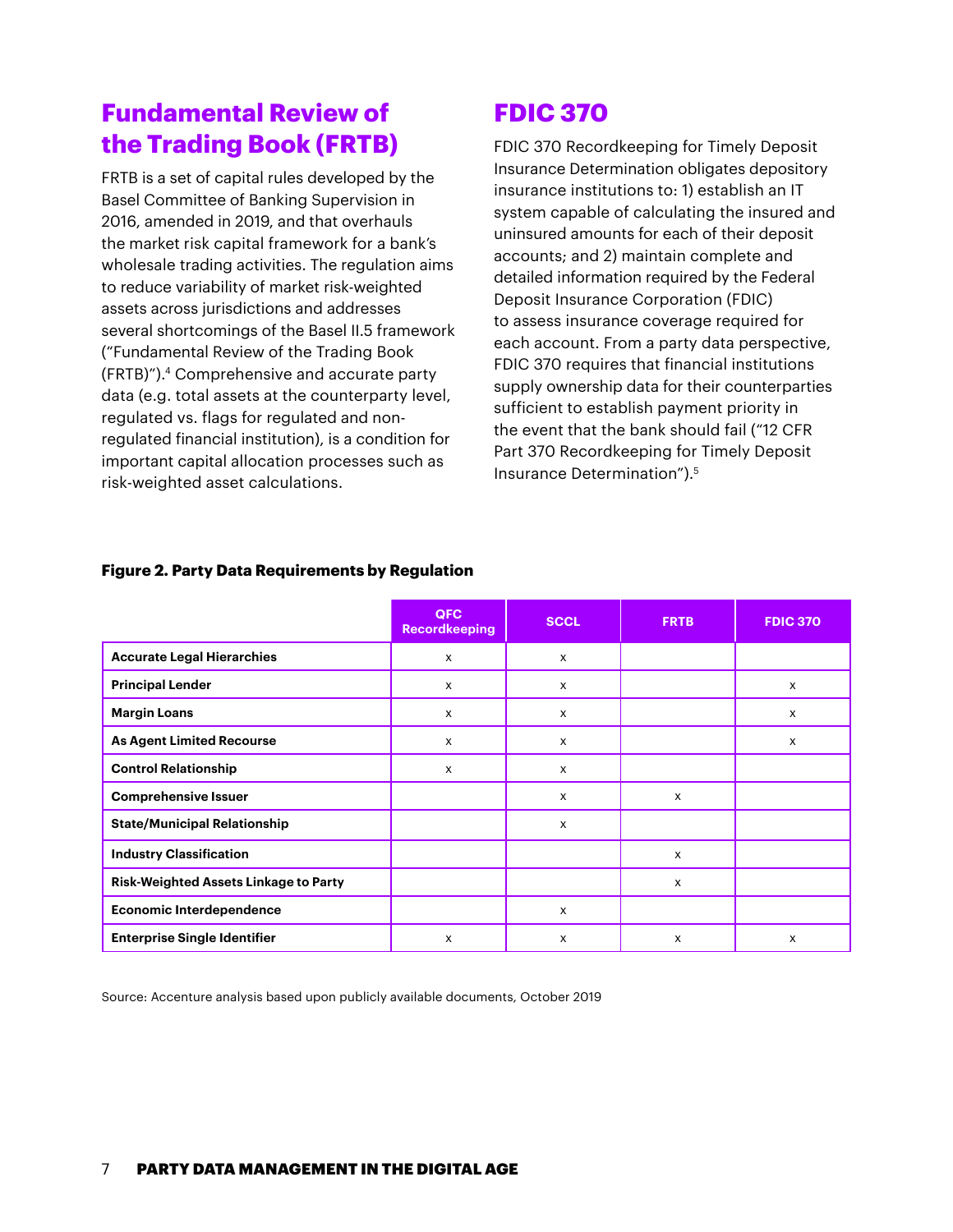# INTERNAL DATA MANAGEMENT CHALLENGES

**In addition to shifts in financial regulation, financial institutions have to also grapple with challenges fundamental to their legacy data management systems.** 

These challenges are subtle, internally driven, and often resist decisive or immediate solutions. And though they lack the deadline pressure of regulatory initiatives, a failure to address chronic data mismanagement has no less immediate and far-reaching consequences.

## **Over-reliance on vendor data accuracy**

Many financial institutions are expected to source their customer's ownership hierarchy information from approved vendors such as Refinitiv Limited, Bloomberg Finance L.P., S&P Global Inc., and Dun & Bradstreet Corporation. Vendor data can help financial institutions establish a clear and current picture of the customer, throughout the customer lifecycle, including through mergers and acquisitions.

Vendor data allows institutions to forgo the often costly process of reaching out to customers for this information directly, which requires the development of tools and personnel to refresh this information on a timely basis.

While convenient, vendor solutions are rarely comprehensive of the regulatory or operational needs of the financial institution.

The key challenges raised by banks in discussions with Accenture on this topic include: 1) no single vendor having a "perfect" solution across customer segments; 2) changes to the data occurring at intervals incompatible with the regulatory or operational needs of the business; and 3) multiple vendors requiring operational teams to manually review updates and perform conflict resolution.

## **Systemic and Operational Challenges**

Inevitably, many of the data gathering challenges faced by large banks and financial institutions result from the necessary reality that business units responsible for generating party data (i.e. sales units) are separate from and sometimes at odds with the units responsible for mastering that data.

Front office involvement in investigating and remediating significant data errors is a key pain point, as it diverts sales teams from their primary responsibilities. Nevertheless, correctly calculating revenue share and profitability and making informed credit decisions require that underlying party data structures are operating effectively. When party data is updated incorrectly—as when a vendor provides an incorrect hierarchy update that goes unidentified during an operational review it is the business leads who are affected the most and who have to devote the most time trying to remediate the situation.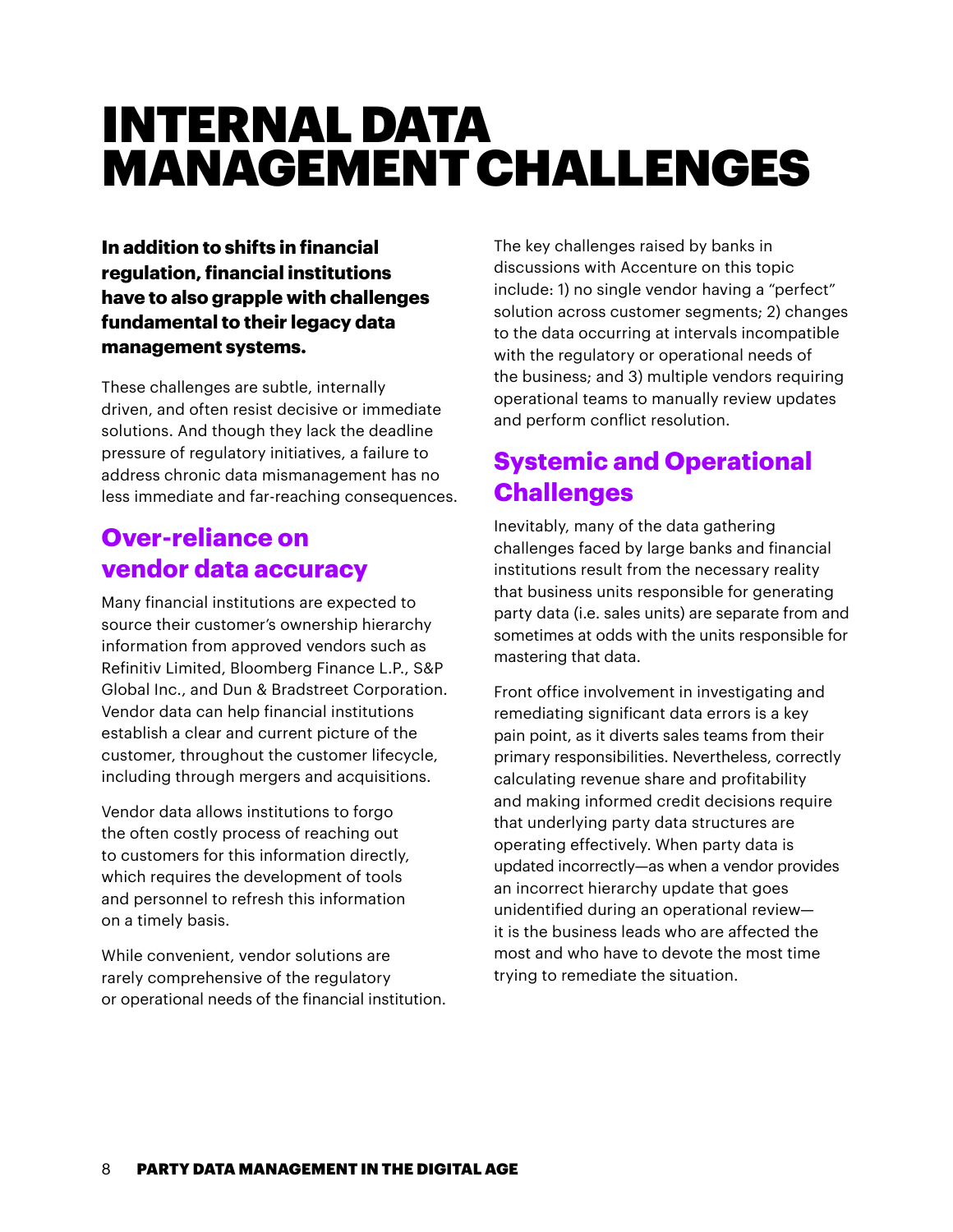Maintaining party data accuracy is also manually intensive. Typically, changes require manual review of vendor proposals, business approvals, credit approvals, and documentation of the changes performed. Backlogs and bottlenecks are common, which creates further confusion as records are matched/merged on an ongoing basis.

Data gathering structures tend to discourage the need for sales leads and business analytics teams to be flexible in managing complex party structures and situations. Mergers and acquisitions, for example, may require the sales teams to continue to manage the consolidated companies separately. This may entail maintaining separate sales pipeline and profitability reports while credit exposure decisions are undertaken using the legal structure. There are also situations where business leads have to articulate a nuanced understanding of the relationships between affiliates and related entities. For example, related entities, such as investments made by a private equity company or the management of investment vehicles/trusts, sometimes require a single entity view, irrespective of legal ownership structure.

### **Complex Relationships**

Legal hierarchy data gathering protocols also struggle to digest entities which do not conform to standard ownership structures. For example, special purpose vehicles (SPVs) and investment funds are not always well-serviced by third-party data vendors.

As a result, financial institutions are typically compelled to contrive internal processes for managing data on these entities with mixed results, given the rate at which these entities are created and their tendency to utilize opaque or convoluted naming conventions. This often leads to the misattribution of such entities to the wrong hierarchies or to no hierarchy at all.

Unique entities also threaten the operational cohesion of the data gathering process across LOBs. SPVs, for example, are considered independent entities from a legal hierarchy perspective, but should be consolidated in order to establish a sales and credit view. Nor is this helped by the fact that SPV deals often have a high-dollar value and require clear governance throughout the setup process.

### **Data Maintenance**

Among the most difficult features of any party data gathering process is how to provision for continued and reliable data refreshment. Fundamentally, the issue is driven by the constant change in data: customer details fluctuate as entities are absorbed, businesses move locations, and new personnel rotate in/out. Accounting for and reflecting these changes in a timely manner is difficult, especially when considering that vendor refreshment cycles are not immediate and that continued outreach over time should eventually fatigue customers.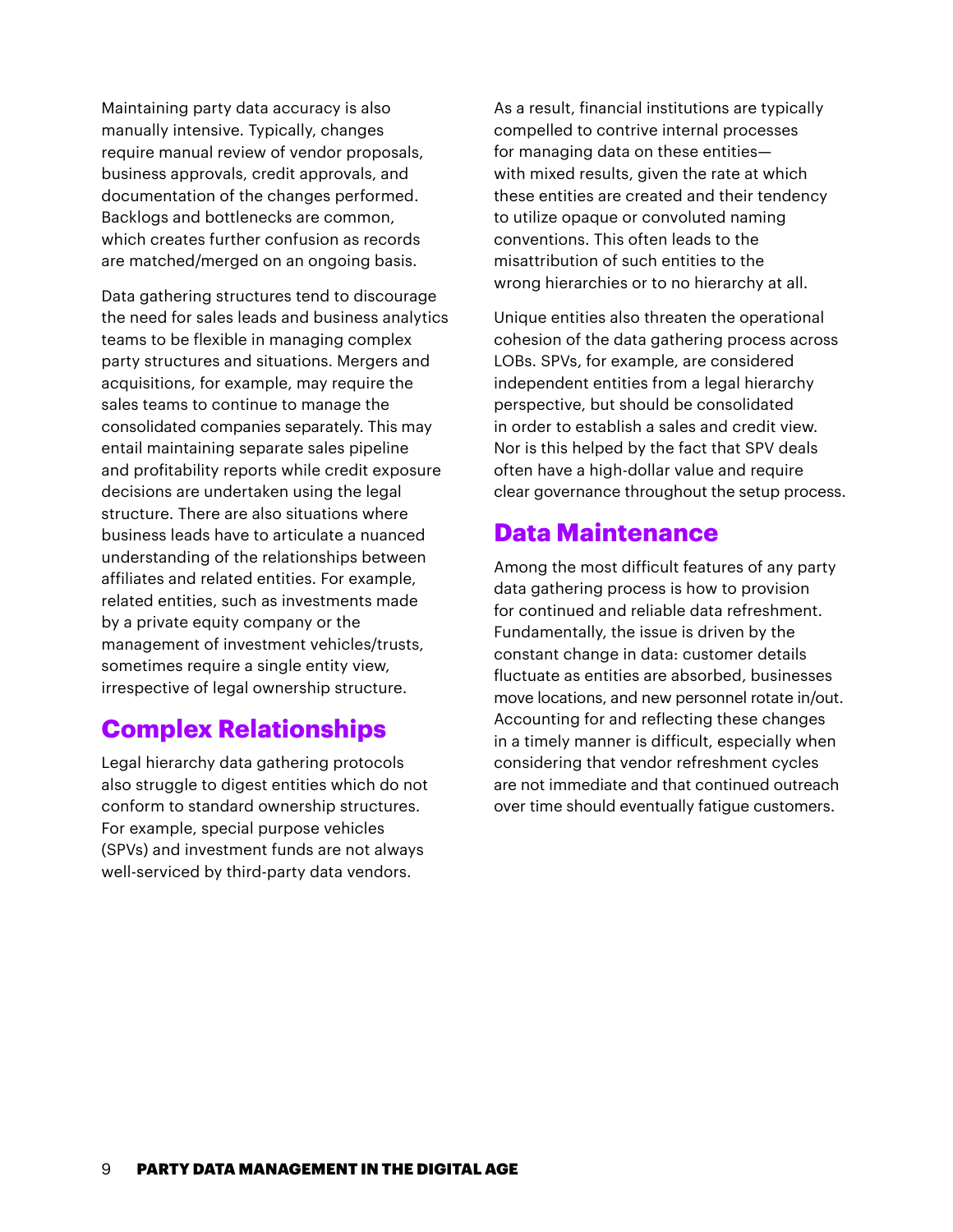# POTENTIAL IMPACTS

**Given the sheer amount of activities in which party data plays a role, it should come as no surprise that the impact of improvements or challenges to an enterprise's party data should span across various layers of the organization.** 

Figures 3 and 4 present a high-level summary of these impacts and how they typically move through the enterprise.

#### **Figure 3. Organizational View of Party Data Impacts**

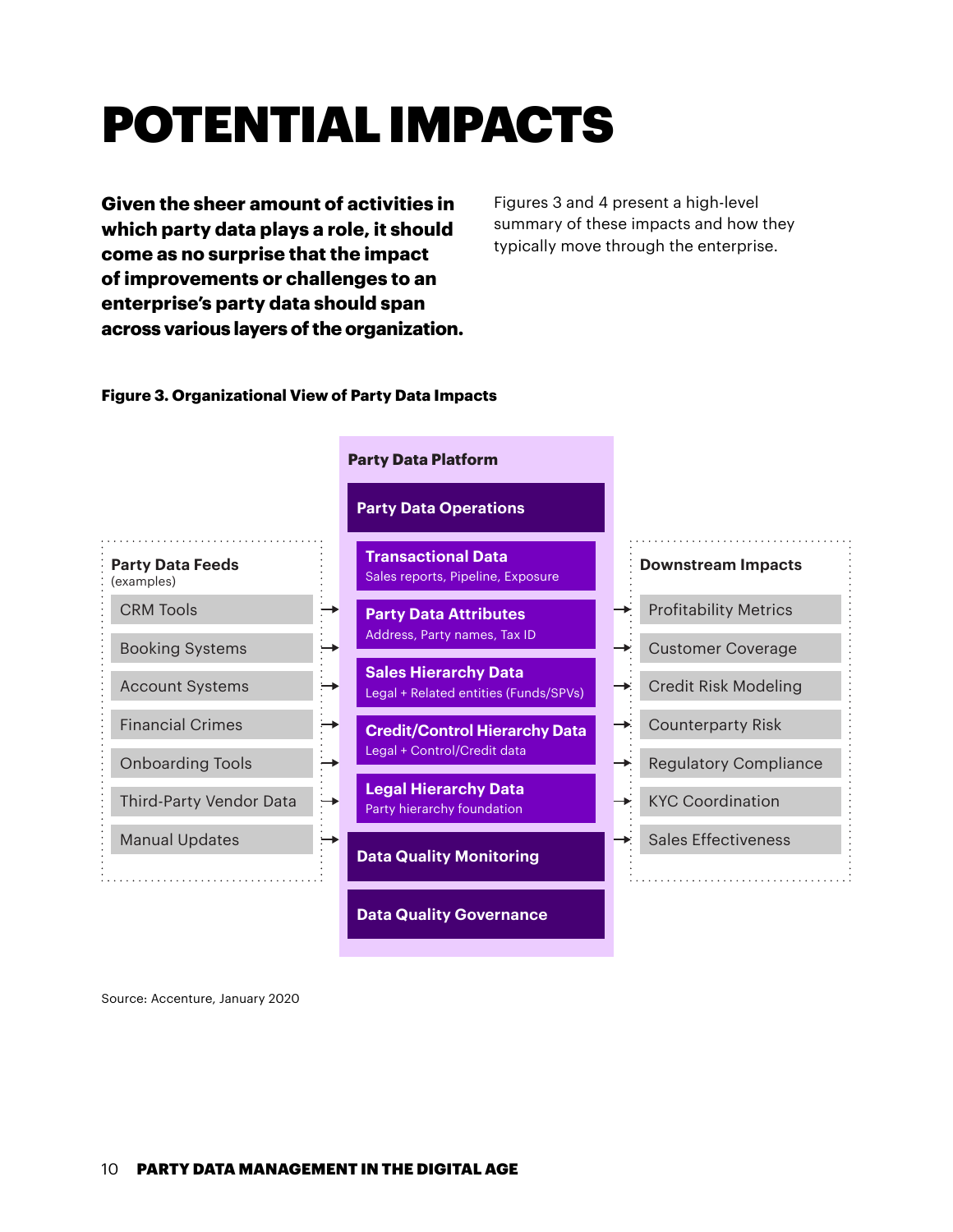#### **Figure 4. Downstream Impacts of Party Data**

#### **Relationship Management**

Inaccurate or incomplete legal hierarchies and parent-child associations impede the ability of sales teams to effectively delegate responsibility for a large customer and cover that customer's activity across multiple geographic regions.

#### **Profitability Calculations**

Inaccurate sales hierarchies and economic relationship data prevent consistent profit forecasting for customer-facing business units.

#### **Credit Risk**

Accurate calculation of credit risk depends on timely and accurate data for control relationships, economic interdependencies, identity of guarantors, and entity identifiers. Without these, financial institutions may under/overestimate risk calculations and impede profitability.

#### **KYC**

Without accurate beneficial ownership and governance ownership data, KYC efforts should return poor and, in some cases, regulatorily unacceptable results.

#### **Counterparty Risk**

Like credit risk, counterparty risk calculations depend on accurate control and credit hierarchies. Without a nuanced understanding of its counterparties' relationships and dependencies, an enterprise may find itself unprepared to absorb contagious shocks to its business network.

#### **Regulatory Risk**

Failure to adequately gather and maintain reliable party data for control and legal hierarchies expose the organization to severe regulatory penalties and disruptive auditing.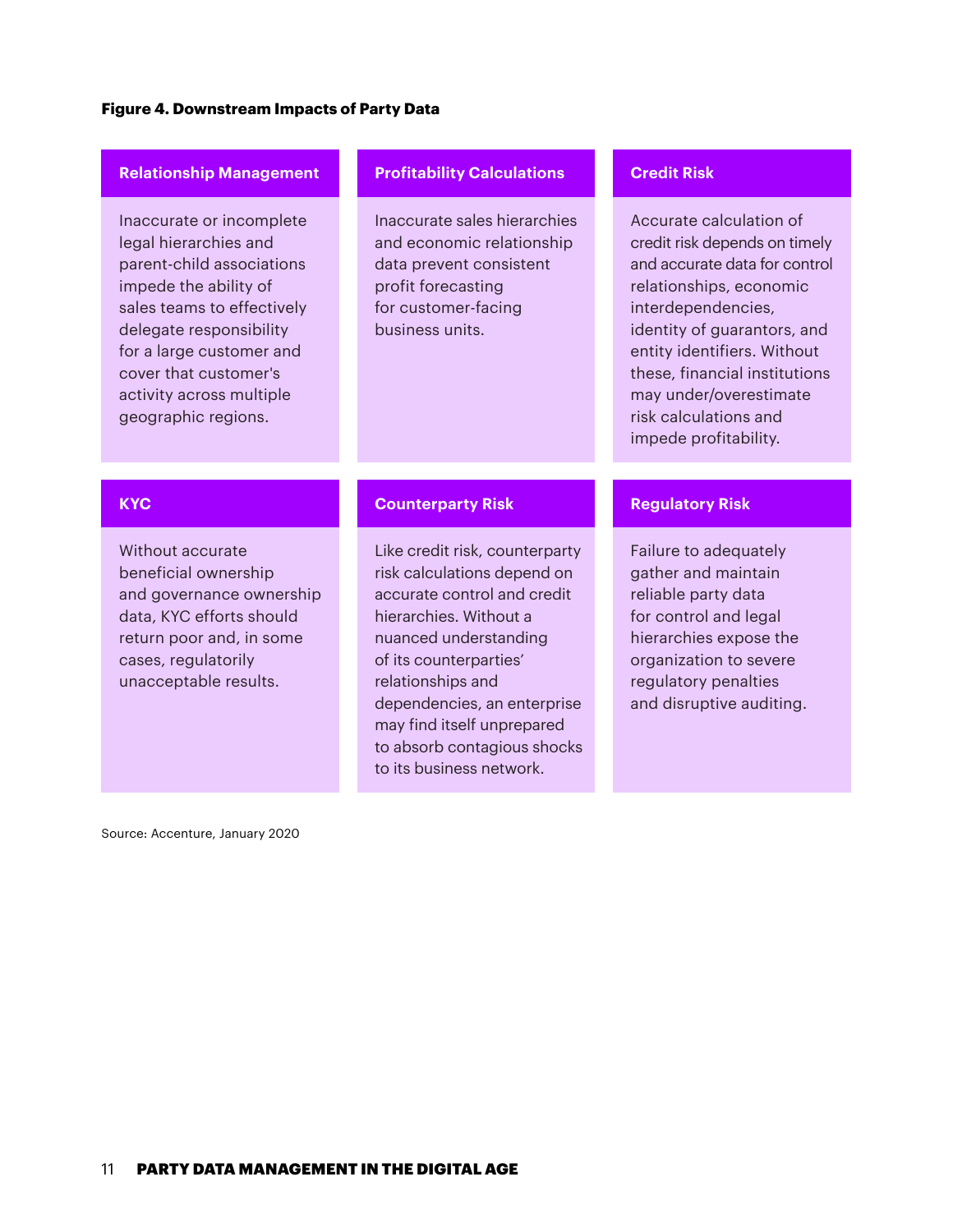# PARTY DATA MANAGEMENT – CAPABILITY MODEL

**Solutioning in accordance with the previously mentioned can help any financial institution to meaningfully improve the quality of its party data management program; however, effective data management is not a static effort and requires deployment of new capabilities to remediate legacy issues and anticipate new requirements.** 

Accordingly, Accenture has developed a party data capability model in order to articulate the necessary features of an effective party data infrastructure/operations model. The model also shows the typical maturity of these functions across the industry (see Figure 5).

### **Advanced**

Advanced capabilities include those processes that Accenture has found at relatively high degrees of sophistication in the financial institution data ecosystem. These include KYC/CDD refreshment, onboarding, and data quality reporting functions capabilities which occupy the spinal or base layer of many party data programs.



#### **Figure 5. The Accenture Party Data Capability Model**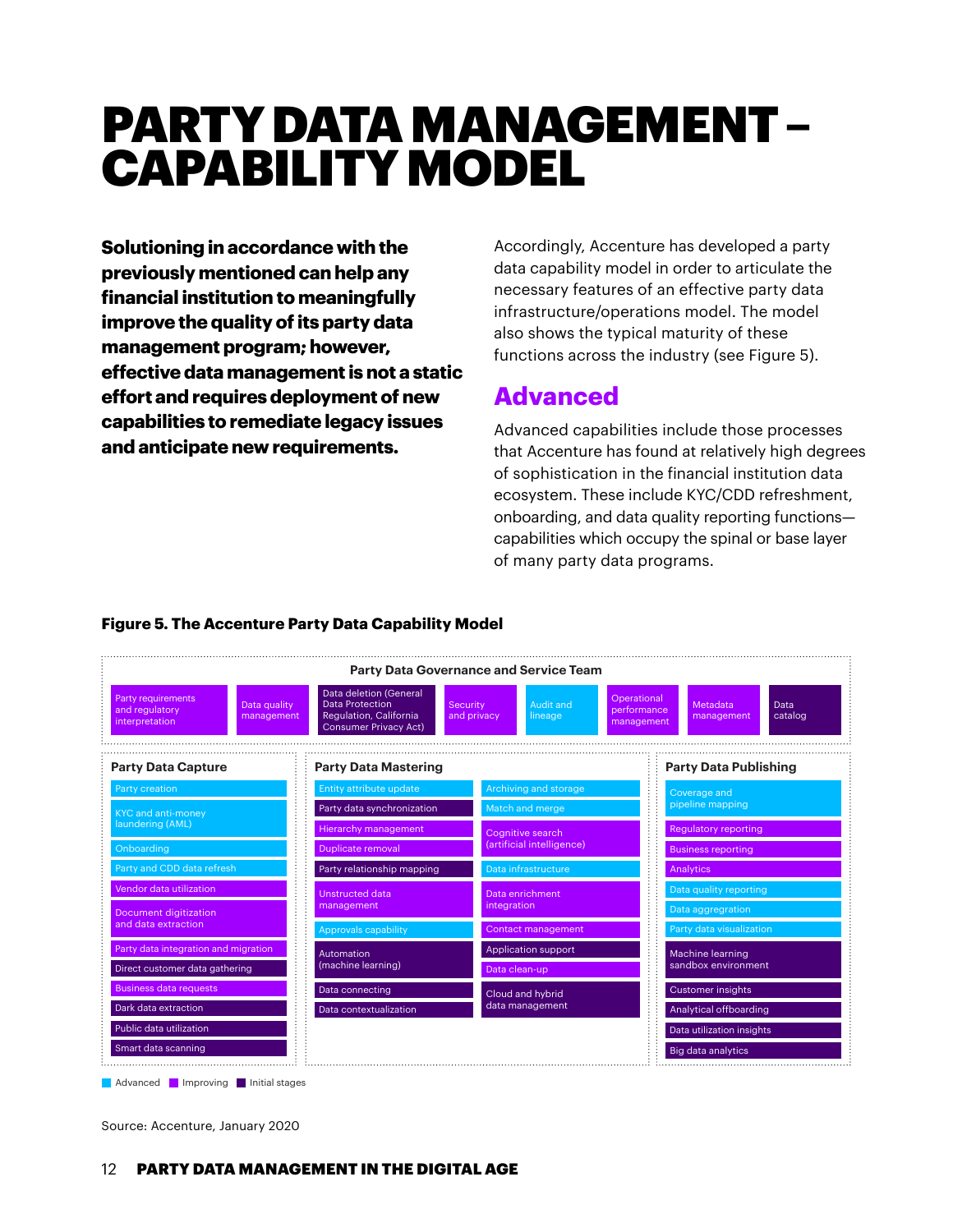### **Improving**

Improving capabilities includes those processes that are undergoing rapid change as a result of new regulatory requirements, or internal efforts to impose more rigorous standards on historically incomplete or problematic systems. Among these are regulatory/business reporting, hierarchy management, and contact management functions in addition to systems that consolidate vendor data across multiple lines of business.

### **Initial Stages**

Lastly, this category captures emergent capabilities which have not seen broad adoption across the party data ecosystem, but which are nevertheless extremely promising in their implications for party data management. Many of these initiatives are powered by technologies and processes that connect a number of siloed single systems to a hybrid model. This facilitates interactions between applications across the enterprise and consolidated functionality in the cloud.

These capabilities include, for example, Cognitive Search Functionality, which reduces 'dupes' and improves sales data capture (e.g. call notes) while data contextualization processes provide target data based on the user to improve the relevancy/accuracy of results.

Dark data management capabilities also promise to improve party data processes by liberating customer data trapped in onboarding documents, emails and a variety of other historically inaccessible sources. Technology that automates this extraction process can allow users to spend less time entering data into party systems and permit the capture of a detailed relationship view from existing documents.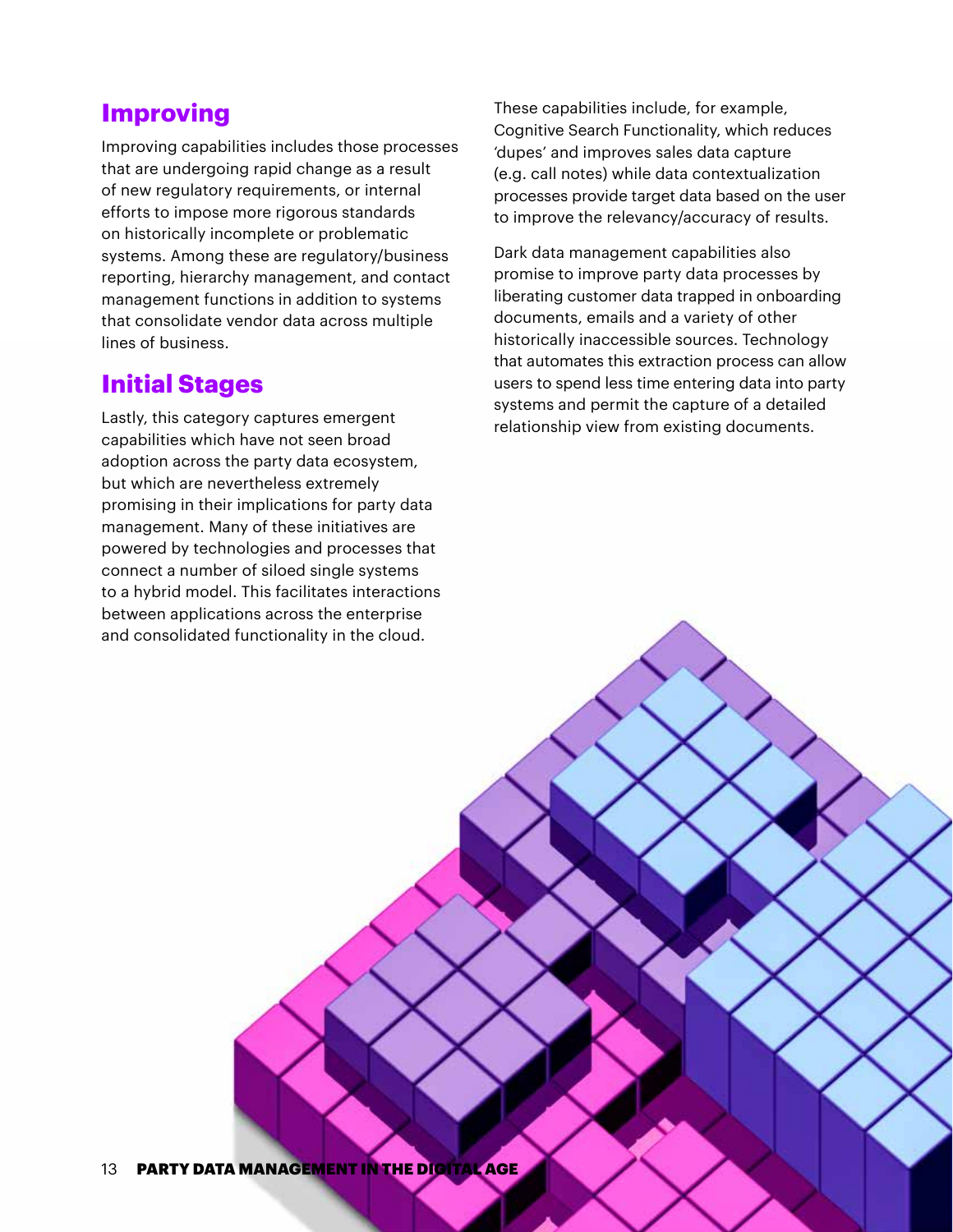# PARTY DATA MANAGEMENT – SOLUTION METHODOLOGY

**All effective party data programs share in the understanding that no single effort should ever suffice to "solve" the challenges implicit to party data gathering and maintenance. As with any complex structure, the creation of robust data management systems is a function of time and pressure.** 

It should come as no surprise then that businesses which institute effective party protocols are those which treat data management as a persistent and evolving challenge—not unlike capital management and implement a raft of solutions that face party data at multiple stages of its lifecycle. We recommend that financial institutions implement an 'Integrated Data Services' approach that unites a mature business as usual 'BAU' model with an emerging 'Innovation model' (see Figure 6).

#### **Figure 6. Integrated Data Services Model**

## **Developing a Mature BAU**

A number of requirements are necessary to develop a mature party data BAU regime. Below are several salient examples that have emerged from our experience with large financial institutions.

#### **Customer Contact Gathering Platform.**

At many financial institutions, responsibility for gathering and hosting customer data often resides with customer-facing business units. Sales teams across the organization typically act as points of receipt for email/physical addresses, identifiers, legal/tax information, etc. and then feed that information into a centralized master repository. This networked model of data collection, while convenient to the extent that it requires only limited modifications to existing organizational infrastructure, invariably leads to: 1) the need for constant, disruptive outreach efforts in order to remediate data gaps; and 2) divergences between data gathered for a single customer across multiple LOBs.

#### **'MATURE' BAU MODEL**

**New and enhancements**

#### **Enterprise-wide BAU data management capabilities**

- Common standardized cross LOB and cross function capabilities
- Focus on at scale efficiency and effectiveness

#### **'EMERGING' INNOVATION MODEL**

#### **Enterprise level incubation of data management capabilities**

- Focus on defining and developing 'enhanced' BAU data management capabilities
- Additional focus on providing data expertise for change projects

**Mature and integrate with mainstream BAU**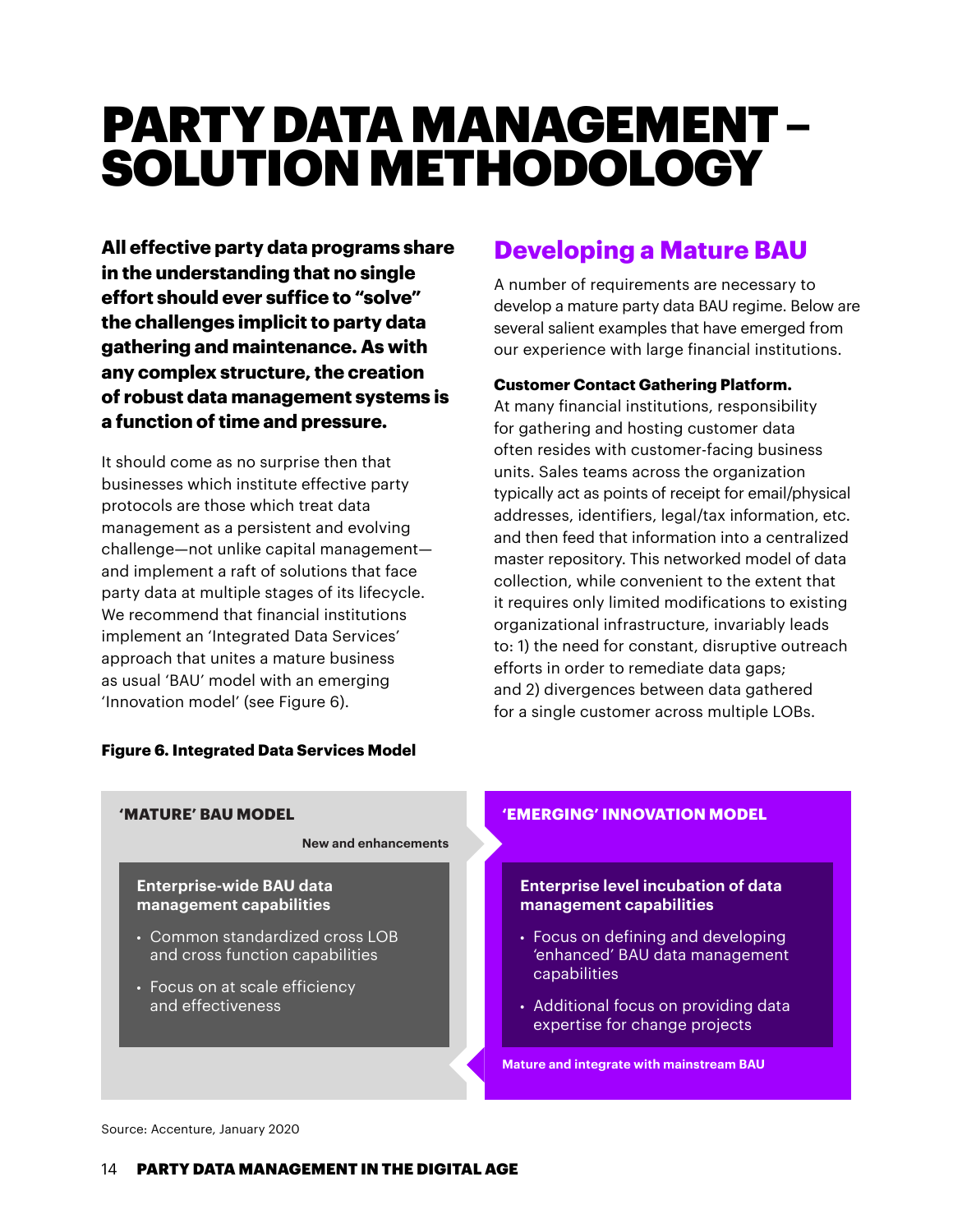Accordingly, Accenture recommends implementing a centralized data gathering platform in order to satisfy data requirements for regulatory, sales, and onboarding initiatives. This platform would consolidate customer data requests to a single portal under the remit of the customer data governance group, responsible for scheduling outreach and effectively maintaining customer contact details.

The team that manages this platform necessarily depends on a clearly documented and communicated operating model. The principles according to which this model operates reflect the requirements of various stakeholders within the organization, such as technology, individual LOBs, leadership, and upstream and downstream application teams.

#### **Party Master Data Management (MDM).**

Integrating multiple sources of information is always necessary to large, sophisticated party data regimes. To this end, Accenture recommends leveraging an enterprise-wide MDM solution.

A crucial step to implementing party MDM solutions is to match, merge, and reconcile all data as these actions lay the foundation for data enrichment via third-party data sources. A configurable MDM solution would allow the enterprise to create automated workflows for standard or less risky actions and reduce data maintenance workload, therefore allowing the operations team to focus on more complex, judgment-based activities. Business rules and workflows would also serve as a great mechanism for implementing enterprise-wide data governance and quality standards.

**CRM.** It is a fundamental reality that CRM users often do not have the time or the expertise to meticulously verify the quality of the data that they produce. Therefore, it is imperative that users receive simple, intuitive tools for maintaining data integrity. One of the easiest ways to accomplish this is by implementing cognitive search functions into the CRM interface. This allows sales teams, which are not data literate to the same extent as their downstream peers, to easily locate customer records, verify their accuracy, and avoid unnecessary duplications. Enterprises might also consider instituting rules that invest final responsibility for certain subsets of party data with relationship managers. This would especially serve to benefit the quality of data that is already in the relationship manager's best interest to collect and maintain accurately—such as customer contact information.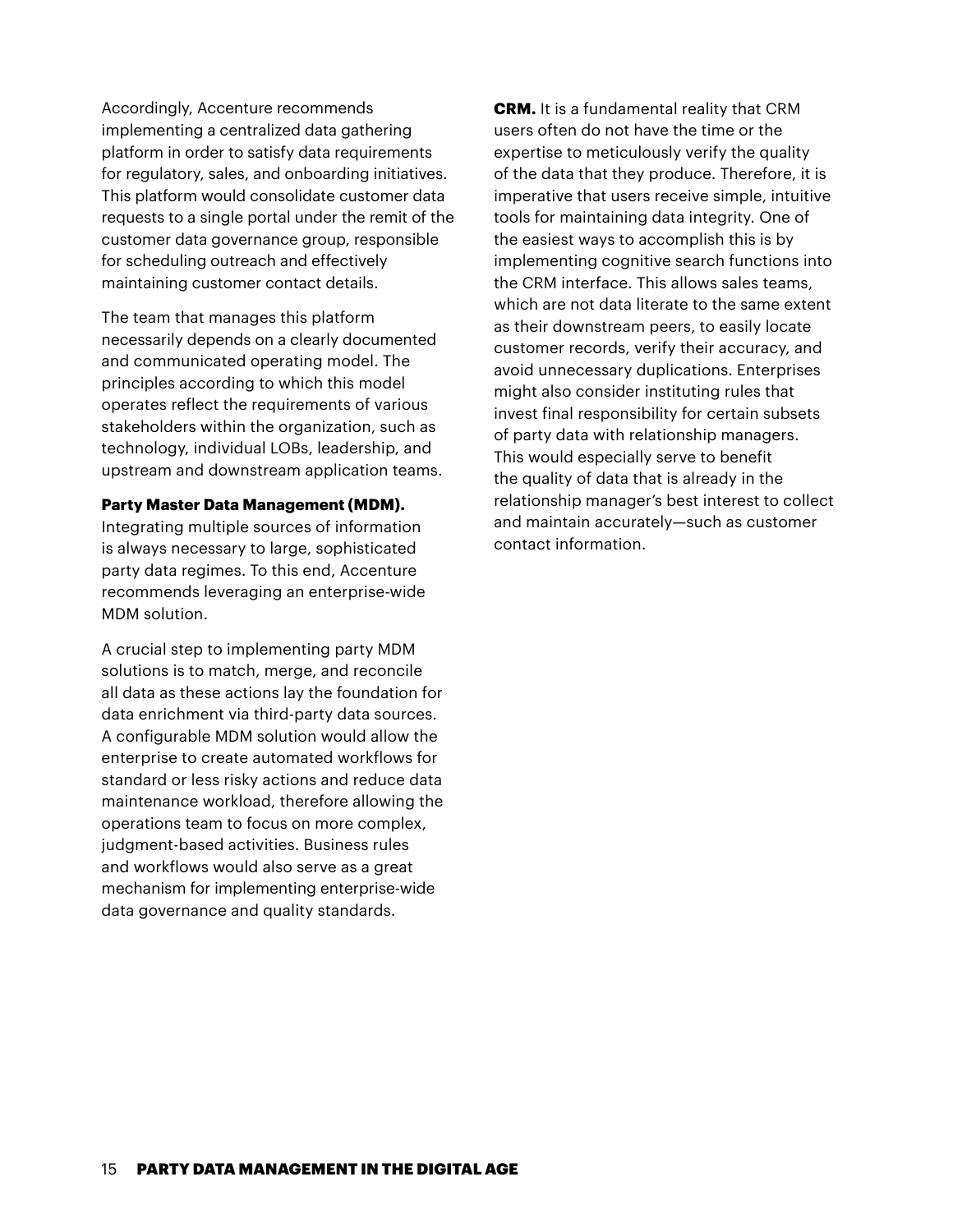**Governance.** As customers can be serviced by multiple LOBs, establishing a central enterprise governance model for managing party data is crucial in order that a single view of the customer prevail across the organization. This governing body would assume responsibility for establishing a primary data owner for the customer, serving as a final point of escalation for party data conflicts, and monitoring data quality across the enterprise. To this end, the enterprise should install workflow and reporting tools across its various data streams capable of tracking data quality, notifying affected relationship managers and data teams of changes to customer status, and permissioning data ownership according to the needs of the governance team.

**Priority Party Data Triage.** Duplicate records and hierarchy misalignments are common across many banking institutions. We have found that attempting to remediate these legacy errors in one enterprise-wide campaign is unlikely to yield results along any realistic or useful timeline. Financial institutions are better served by first establishing a priority logic for customer data, i.e. regulatory risk exposure, credit risk exposure, revenue generation, among others, and remediating each sub-population in order of urgency.

For high-priority customers, i.e. particularly large, complex, or sensitive customers, consideration should be given to creating a high-touch data operations team.

Selection criteria could include: revenue, credit exposure, regulatory risk, and complexity that is, large conglomerates or private equity groups engaged in frequent investments and divestitures. A periodic review of the teams' throughput and pipeline of action items by management is recommended to maintain productivity and establish clear lines of escalation. This special operations team should be measured against data quality standards to deliver accuracy and strong governance processes.

Although this team would interact with and oversee sensitive customer data in a separate capacity, to permit data governance and quality standards, sensitive data would live in the same central repository as the rest of the enterprise.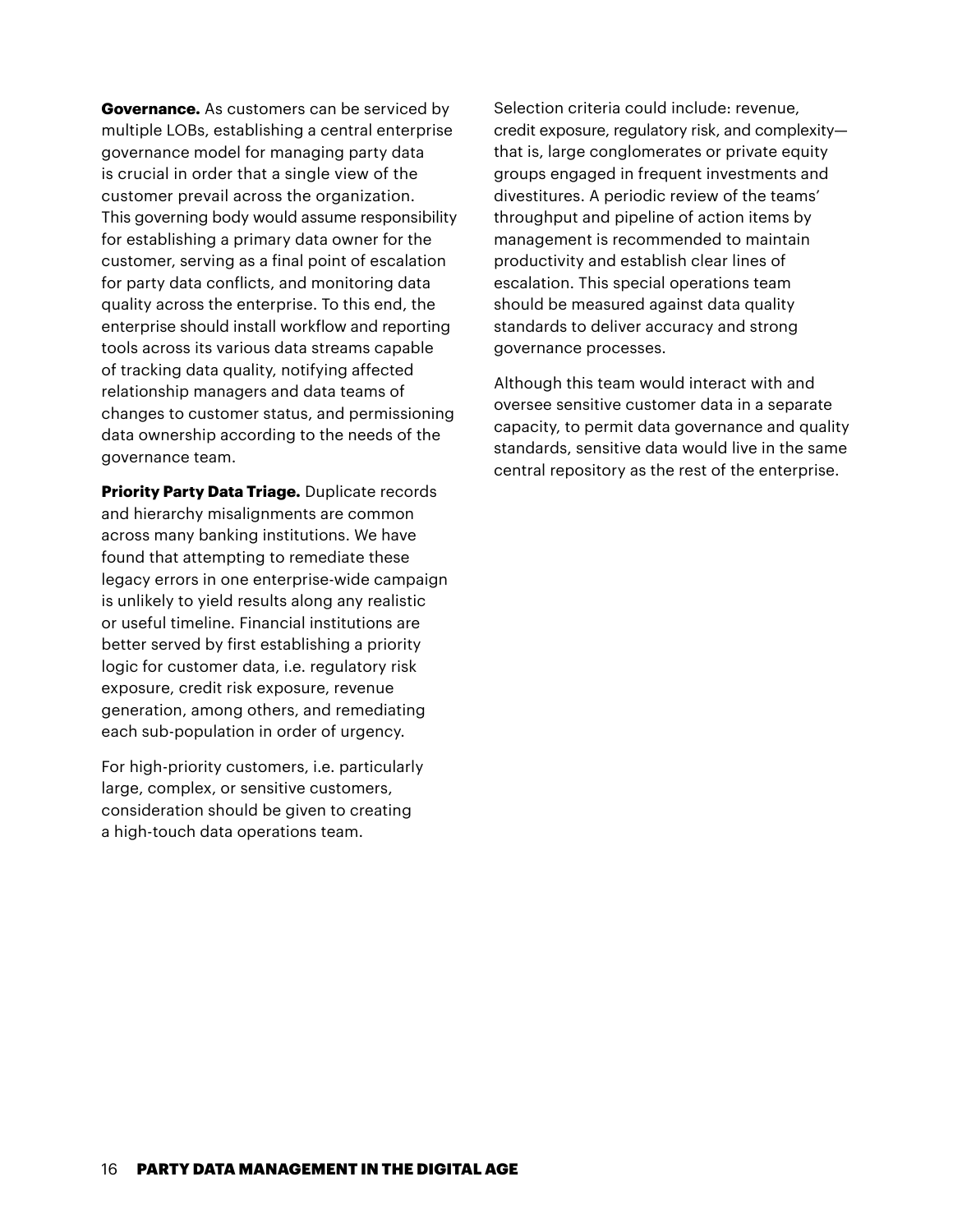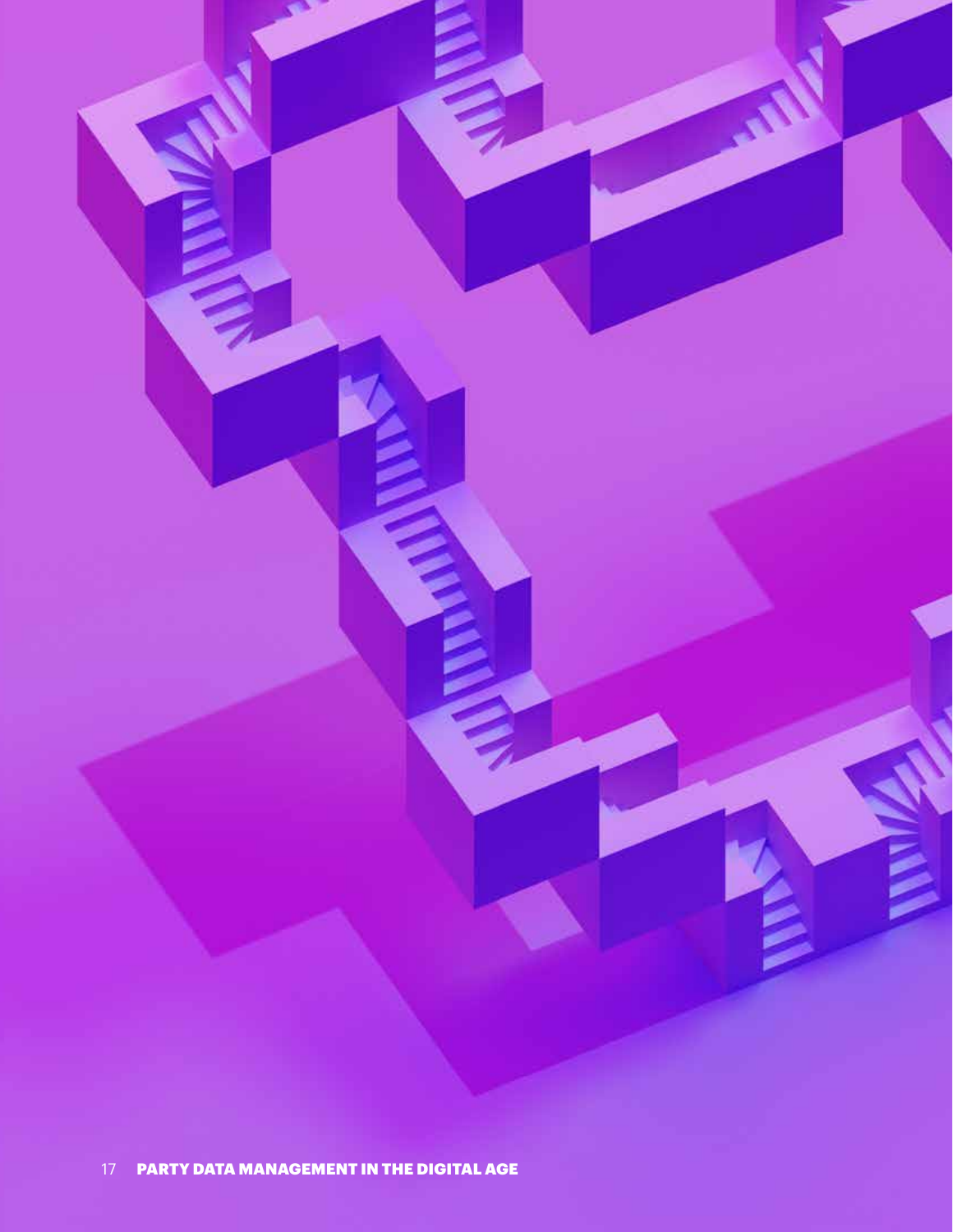# EMERGING INNOVATION COMPONENTS

**Alongside existing core functions, financial institutions should also pursue natively-developed innovative technologies and services to unlock efficiencies and develop the next generation of party data capabilities.** 

**Dark Data Extraction.** Party data can be 'trapped' in contracts, onboarding documents, emails and a variety of other sources. Extracting this data is time consuming and can present a regulatory challenge. Innovative technologies such as smart data scanning and NLP programming allows for data extraction from both handwritten and scanned documents. Data contained within contracts or agreements may often contain related party information and transaction confirmations. Automatic capture and extraction of this data permits a more precise, detailed relationship view. Banks should look to leverage these technologies and integrate them within their master data management capabilities.

**Cognitive Search Capabilities.** Duplicate or incomplete party data records are often created due to frustrations with search capabilities returning high volumes of results. Traditional search tools are clunky and not tailored to the user; cognitive search functions, however, leverage the user personas of the individual using the tool to return targeted results, pulling from multiple sources such as Microsoft Outlook®, CRM call sheets, and web searches to provide contextualized data results. Cognitive search can also provide the user with some of the latest information about a party, across the enterprise, to see the impact of customer contact across multiple lines of business, thus improving the customer view across the enterprise.

**Vendor Data.** Leveraging multiple third-party vendors to source entity data, such as legal structures and relationships with other entities, is common across the industry. Integrating

data from multiple vendors can help ease the burden on internal resources, reduce errors and omissions, and realize a greater degree of data granularity for each customer. For a multiple-vendor strategy to function effectively, it is imperative that a central group be empowered to oversee vendor relationships across the enterprise. Too often, LOBs are allowed to undertake vendor contracts unilaterally, saddling the organization with a nest of siloed, redundant data feeds.

Accenture can help financial institutions build a strong party data foundation that brings to life value hiding in data and creates broad benefits across the organization. These include improved sales effectiveness, operational efficiencies, enhanced risk management, accurate regulatory reporting, and robust data management capabilities, key in our digital age. And as the business landscape continues to change because of increasing competitive forces and evolving customer dynamics, financial institutions' competitiveness rests on their ability to know, understand and document an increasing amount of specifics about the entities they trade with.

By establishing the appropriate technology framework and aligning operational staff to support key customers quickly, Accenture can help financial institutions enhance their data management capabilities and empower their teams to focus on growing sales and revenue, and offering greater customer coverage and support as opposed to spending their time correcting underlying bad data.

Accenture is uniquely positioned to combine talented professionals, technical support and knowhow, and experience from across the globe to help financial institutions build party data capabilities to drive greater operational efficiencies and sales effectiveness on the path to sustainable growth.

**To find out more about party data management in the digital age and chart your path forward, please contact one of the authors.**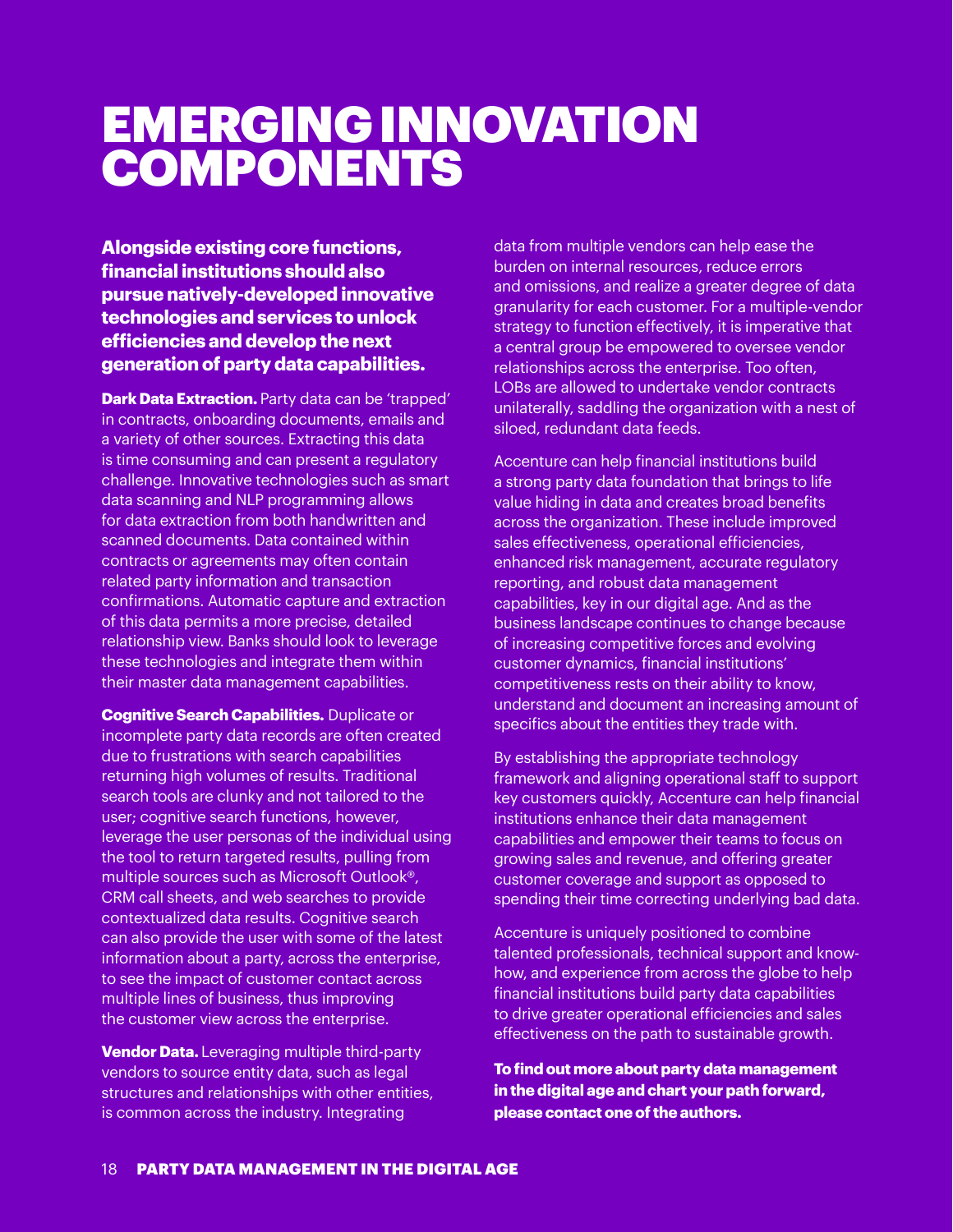### **About the Authors**



#### **Amit Gupta**

Managing Director, Accenture Capital Markets amit.a.gupta@accenture.com

Amit is a Managing Director with the Accenture Capital Markets practice leading data and analytics book of work across a wide range of institutional clients. Based in New York, Amit has substantial experience in the data and analytics space, including data strategy and architecture, client data assessment and remediation, customer analytics, and robotic process automation/AI implementation in front, middle and back office. His experience also extends to conducting client capability assessments, defining and implementing operating models, defining business use cases and requirements, leading high-level business/ functional solution design and change program planning and delivery.



#### **Wynn Davies**

Managing Director, Accenture Capital Markets wynn.davies@accenture.com

Wynn is a Managing Director in Accenture's Capital Markets practice. Based in New York, Wynn works primarily with sell side firms, exchanges and clearing houses delivering strategic and regulatory change. He has functional experience across front office, operations, technology, legal and compliance and firm strategy. Wynn is currently focused on how regulation, utilities and fintechs are reshaping the Capital Markets industry.



#### **Mark Wilson**

Senior Manager, Accenture Capital Markets m.wilson@accenture.com

Mark is a Senior Manager with Accenture Capital Markets. Based in New York, Mark has experience delivering large and complex data management and regulatory change projects across Europe and the U.S. Mark recently helped tier one U.S. banks address the following party data challenges: data clean up, data governance, regulatory data remediation, and M&A legal day one party data comparisons. With his deep understanding of industry data providers and fintechs, Mark can help large and complex financial institutions build nimble, quick to market data management solutions and capabilities.

### **Acknowledgments**

The authors would like to thank the following Accenture employees for their contribution to this document: Gary Ryan and John Grow.